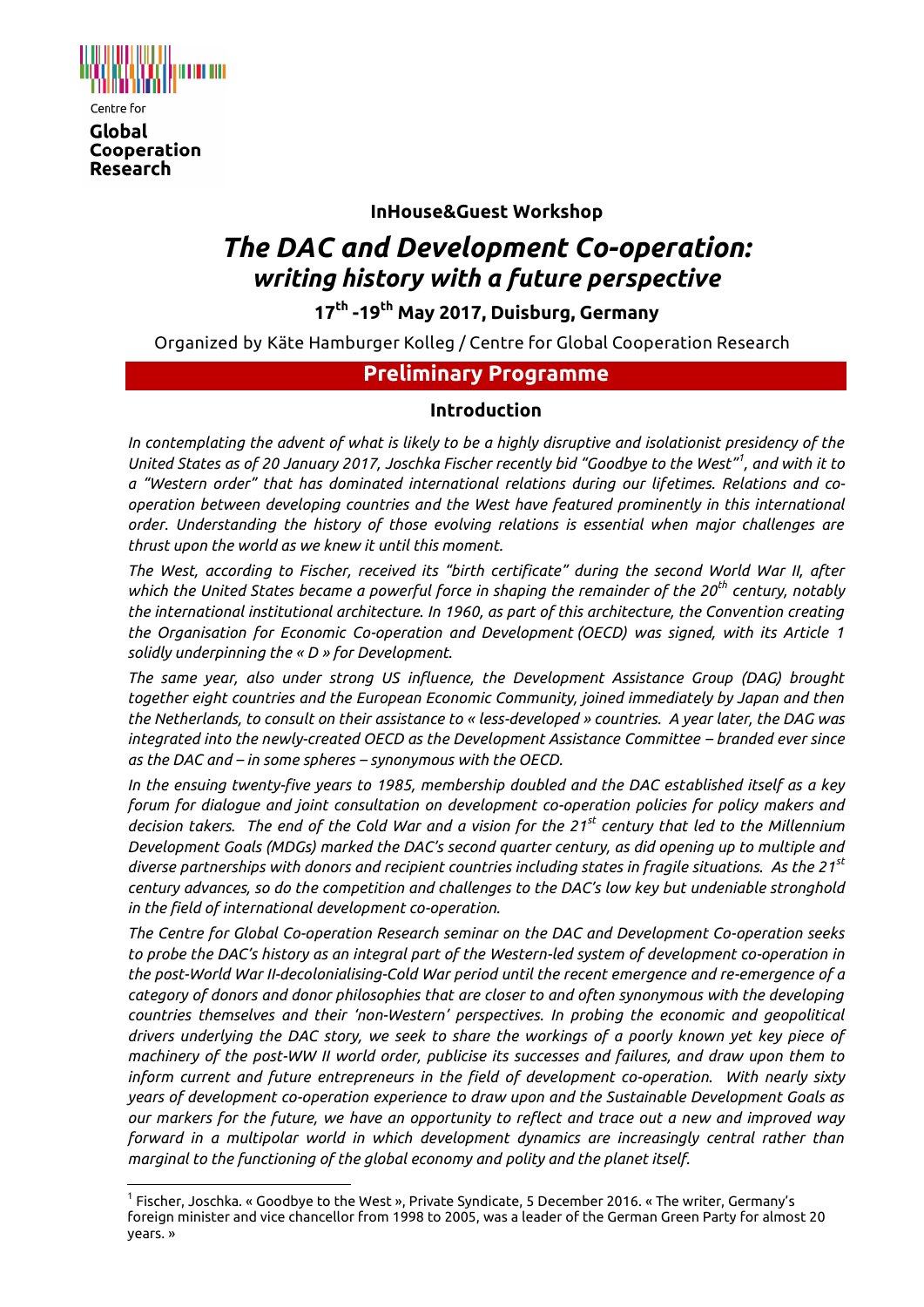## Wednesday, 17<sup>th</sup> May 2017 **23. Käte Hamburger Lecture:**

### "*Applied History: Still Learning from 60 years of Development Co-operation*"

Venue: *tbd* | Duisburg

*From his unique personal perspective having served as Administrator of USAID and later DAC Chair, Professor Atwood will highlight the defining moments and evolution of the DAC's development co-operation enterprise.*

| $18:00 - 18:10$ | <b>Welcoming and Introductory Remarks</b><br>Dr Markus Böckenförde, Executive Director, Käte Hamburger Kolleg/<br>Centre for Global Cooperation Research |
|-----------------|----------------------------------------------------------------------------------------------------------------------------------------------------------|
| $18:10 - 19:00$ | 23rd Käte Hamburger Lecture:<br>"Applied History:<br>Still Learning from 60 years of Development Co-Operation"                                           |
|                 | Brian J. Atwood                                                                                                                                          |
|                 | Moderator & Discussant: Alexandra Trzeciack-Duval                                                                                                        |
| 19:30           | End of the Lecture and Informal Get-Together                                                                                                             |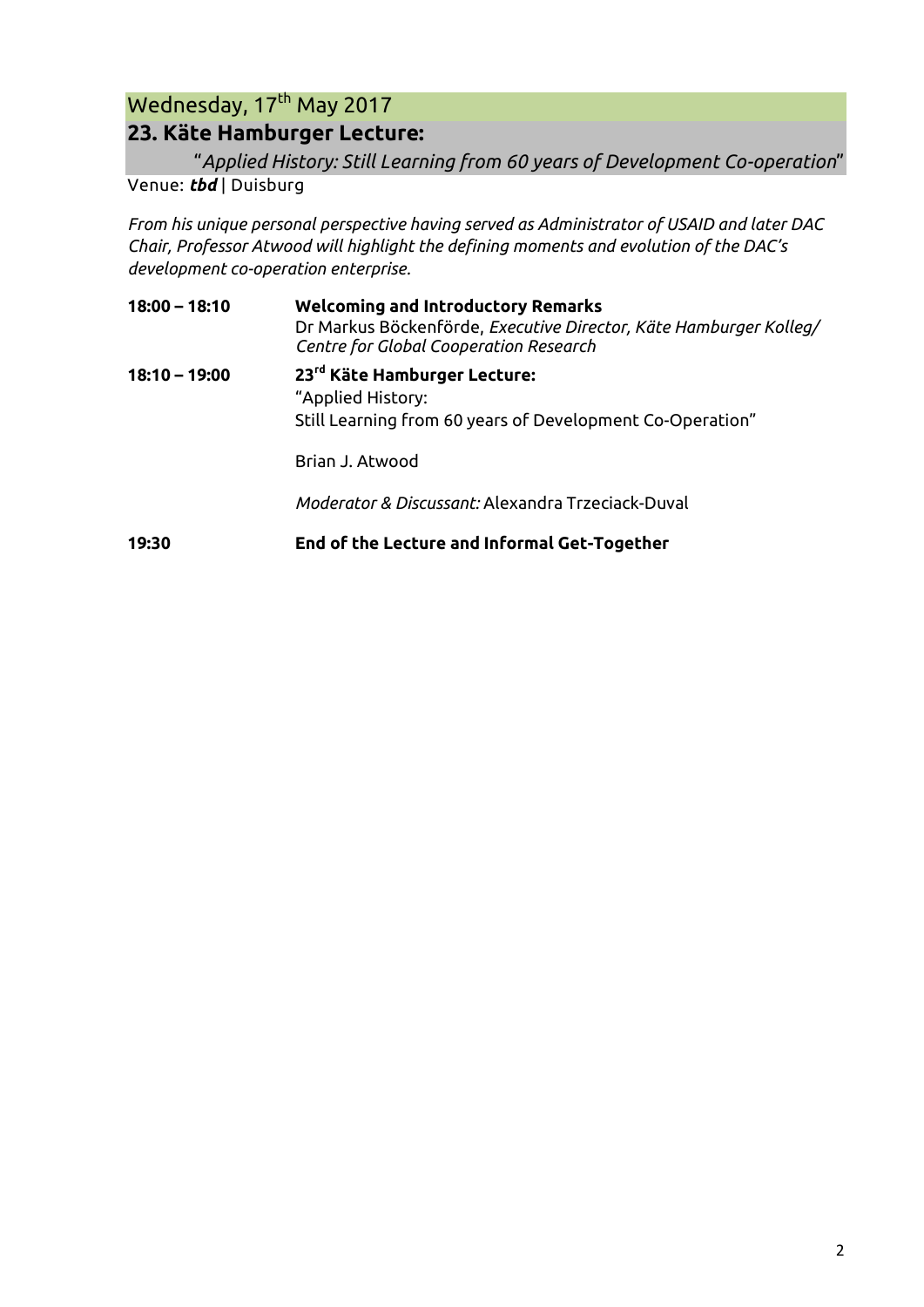## Thursday, 18<sup>th</sup> May 2017

## **Workshop**

The DAC and the Aid System: Past Experiences and Present Challenges

**Venue:** Käte Hamburger Kolleg / Centre for Global Cooperation Research | Schifferstr. 196, Duisburg 47059

*The history of the DAC can very broadly be divided into four periods: first, its creation in the context of the emergence of the development cooperation agenda; second, the evolution of the DAC during the Cold War period during which it very much created an aid system centred on the ODA concept; third, its orientations and actions during the post-Cold War years; fourth, the acute challenges it faces at present. Our Workshop will cover each of these periods in subsequent panels. It will end with a reflection, by the actual Chair DAC, Charlotte Petri Gornitzka on the challenges that the DAC faces today, followed by a wrapping up by Professor Peter Caroll, who will help make sense of the workshop discussions, drawing conclusions about the DAC from an institutional perspective and for the future of the broader development co-operation enterprise.* 

**09:00 WELCOME COFFEE** 

#### **09:25 WELCOME**

**10:30** *Markus Böckenförde, Executive Director, Käte Hamburger Kolleg/ Centre for Global Cooperation Research*

#### **09:30 – 10:00 INTRODUCTION**

**Writing the History of the DAC – Some Epistemological Issues** *Richard Carey*

#### **10:00 PANEL 1: The DAC and the origins of the Aid System**

#### **11:15** Chair: Brian Atwood

*The panelists will trace and analyse the the key influences and events that underlay the creation of the development cooperation assistance enterprise against the background of both pre-and post-World War II drivers of international political architecture, including the League of Nations, the UN, the Cold War and the independence of numerous former colonies.*

- a) The Origins of the DAG and the post-war aid system *(Gerardo Bracho)*
- b) The Road to the ODA Concept *(Simon Scott, William Hynes)*

#### **11:15 – 11:30 COFFEE BREAK**

#### **11:30 PANEL 2: The DAC and the Cold War Years**

#### **13:00** Chair: Brian Atwood

*The panellists will discuss main issues tackled by the DAC during its first quarter century,including the place of the DAC within the OECD paradigm.*

- a) The OECD, the DAC, and the growth paradigm (*Peter Carroll*)
- b) The DAC in the Cold War Years Putting the 'D' into the OECD and Development Cooperation *(Richard Woodward)*

#### **13:00 – 14:30 LUNCH**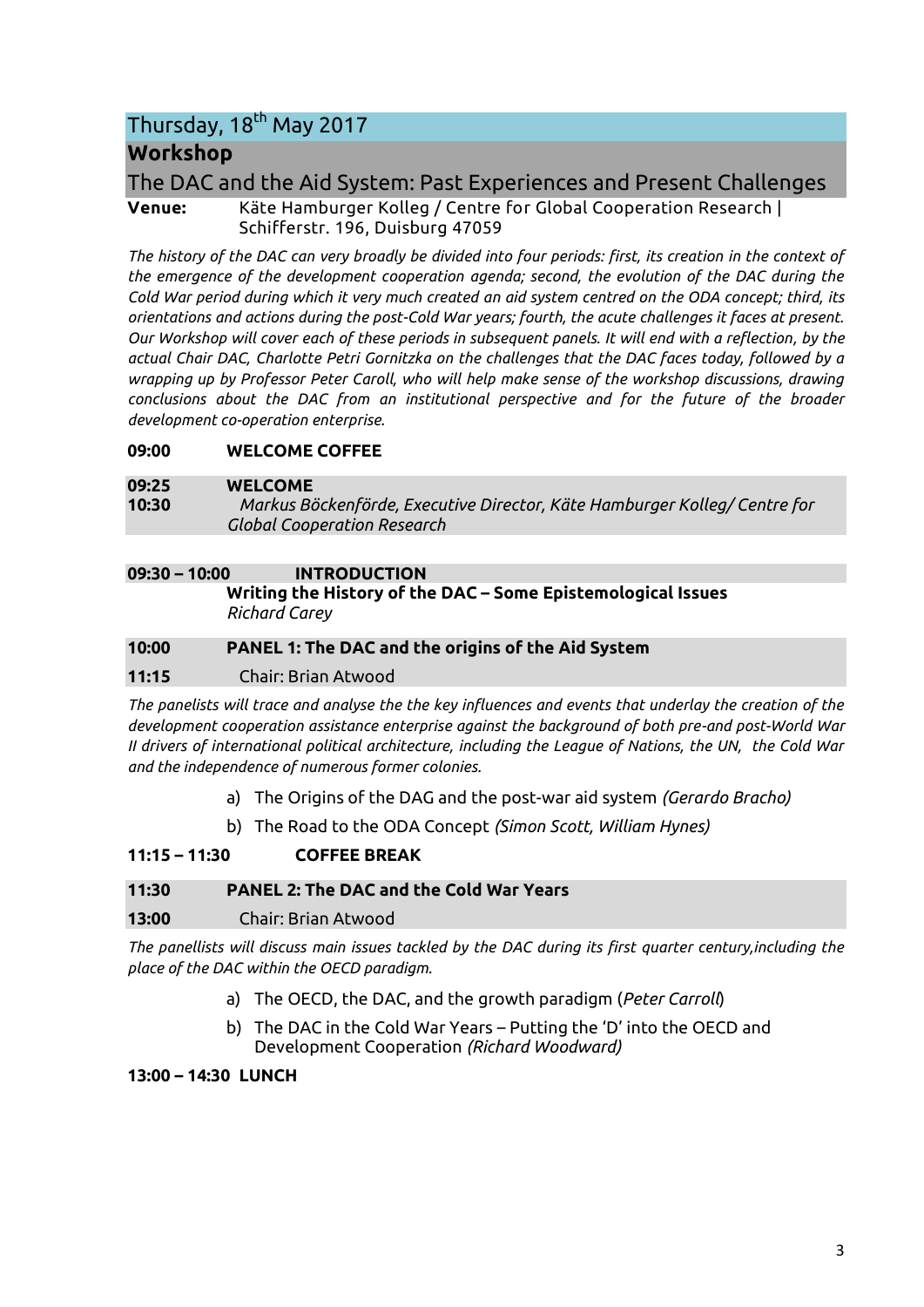#### **14:30 PANEL 3: The DAC and the Post-Cold War Years**

#### **18:00** Chair: Richard Carey

*The panellists will discuss some of the main aid paradigms in play following the end of the Cold War, including divergencies in norms and practices, and the creation in the DAC of the MDG agenda and its widespread adoption via the UN Millennium Declaration process.*

- a) Perspectives on Aid Paradigms: Norms of DAC Donors, South-South Cooperation and Japan *(Sakiko Fukuda-Parr)*
- b) The DAC and the MDGs Agenda *(Brian Atwood)*

#### **16:00 – 16:15 COFFEE BREAK**

*The assumption of the triumph of democracy and the "end of history" that immediately followed the fall of the Berlin War and the collapse of the former Soviet Union were expected to usher in a new era of international co-operation. The Panellists will discuss the changing priorities for development cooperation once there was, for a time, just one super-power left. The key topics will include efforts to shape development for the 21st century, greater attention to aid effectiveness and partnerships, and the growing number of states in fragile situations. The panel will offer views on how successful the DAC was in taking up these challenges.* 

- **16:15** c) The DAC and the Aid Effectiveness Agenda *(Richard Manning)*
	- d) The DAC and the Fragile States Agenda *(Alexandra Trzeciack-Duval)*
	- e) DAC and Outreach Engaging with Russia and the Arab Donors *(William Hynes [Arab Donors], Alexandra Trzeciack-Duval [Russia], Richard Carey [China])*
	- f) Busan and After *(Gerardo Bracho)*

| 19:00 | <b>DINNER</b>  |
|-------|----------------|
|       | (Location tbd) |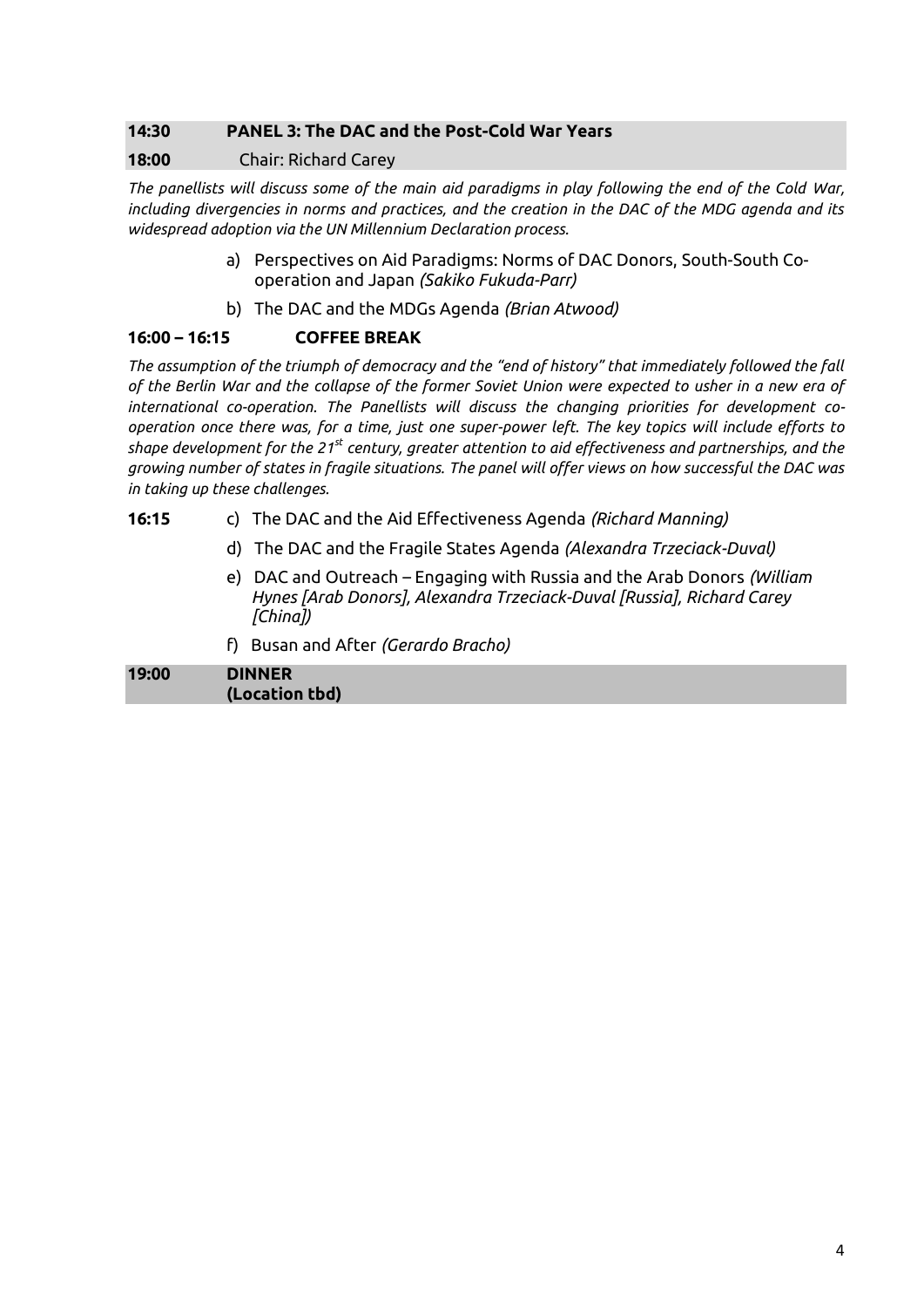### Friday, 19th May 2017

| <b>Venue:</b>  | Käte Hamburger Kolleg / Centre for Global Cooperation Research  <br>Schifferstr. 196, Duisburg 47059 |
|----------------|------------------------------------------------------------------------------------------------------|
| 09:30<br>11:45 | PANEL 4: The DAC and Contemporary Challenges: The Development Agenda<br>in Flux                      |
|                | <b>Chair: Richard Manning</b>                                                                        |

*The fourth and final panel will take up the latest geopolitical and social challenges to the international system that are affecting the future of development co-operation and ability of the DAC to remain relevant. The Panellists will discuss such challenges as changes in political orientations in DAC member countries, an increase in the number of providers of assistance outside the DAC, greater political assertiveness by partner countries, a significant number of developing countries lacking institutional and governance foundations, an increase in alternative sources of finance.* 

- a) The South-South Paradigm and China as an Architect in the International Development System *(Xiaoyun Li)*
- b) New Donors, Norms and Legitimacy *(Liam Swiss)*

#### **10:15 – 10:30 COFFEE BREAK**

- **10:30** c) Challenges of the New International Financial Landscape and the Role of Official Finance *(Helmut Reisen)*
	- d) From ODA to TOSSD? The EU Perspective *(Niels Keijzer)*
	- e) Development, Demography and the New Industrial Revolution *(Richard Carey)*

#### **11:45 – 12:00 COFFEE BREAK**

**12:00 COMMENT: The Future** *versus* **the History: A Comment from the current 12:30 Chair of the DAC** Charlotte Petri Gornitzka (tbc)

#### **DISCUSSION**

**12:30 CONCLUSIONS** Peter Carroll

#### **13:00 End of Workshop**

**The workshop will be held in English**

**Kindly register for the Lecture by 15th May at** [<events@gcr21.uni-due.de>](mailto:events@gcr21.uni-due.de)